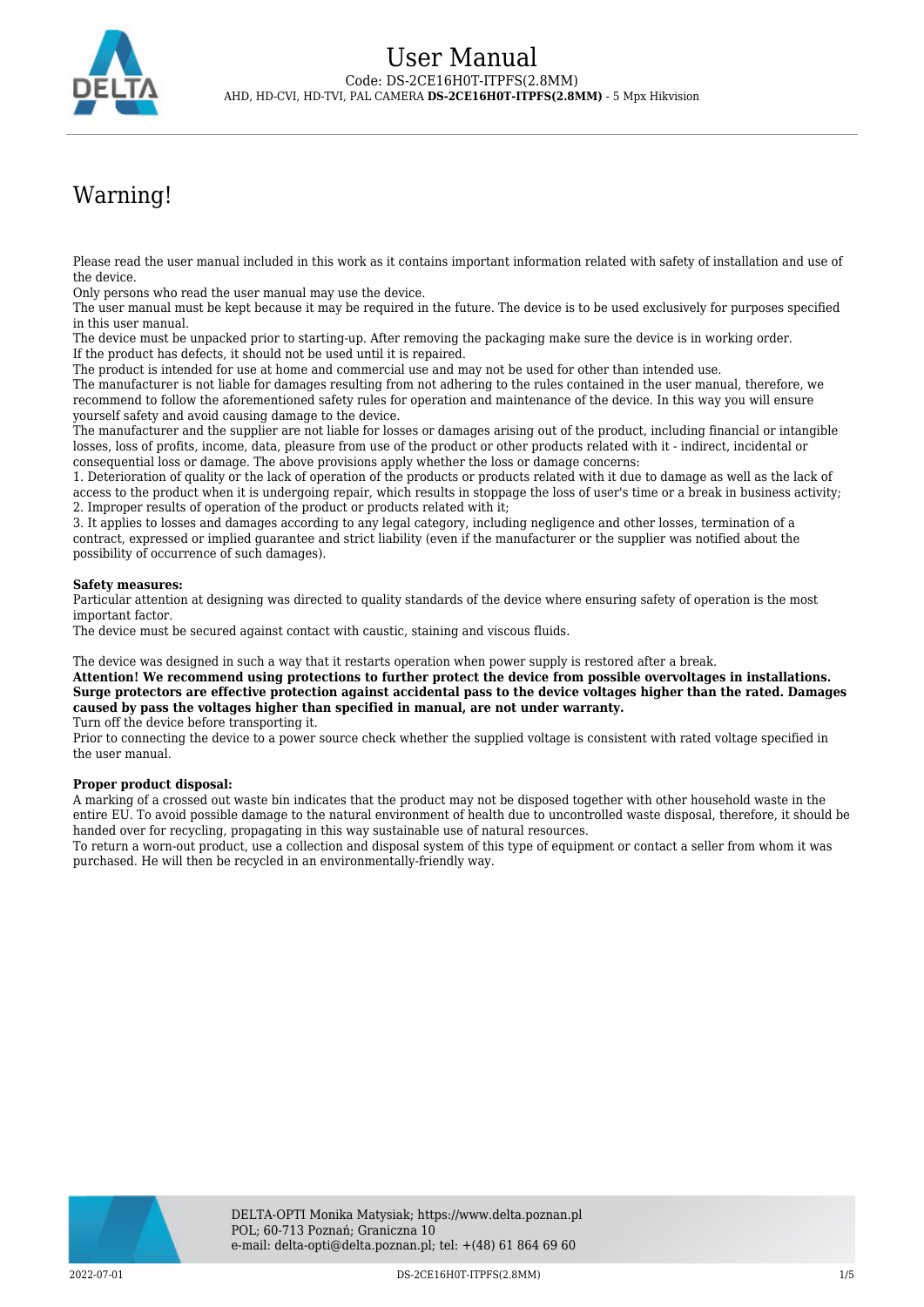

Megapixel camera with Progressive scan CMOS sensor and AHD / HD-CVI / HD-TVI / PAL.

The AHD / HD-CVI / HD-TVI interface allows to transmission of analog video signal via coaxial cable in max. 8 Mpx (4K UHD) resolution. During transmission there are no delays and is maintained the original, high quality image. The change of the AHD / HD-CVI / HD-TVI / PAL standard is done with the corresponding button by keeping it pressed for approx. 5 seconds.

In the case of video transmission using a twisted pair cable and matching transformers (balun), be aware of the possibility of signal reflections and interfering signals.

The 3-Axis integrated camera bracket has a regulation in all three planes, which allows to turn the camera to any direction. Camera is according to IP67 Index of Protection norm.



| Standard:                        | AHD / HD-CVI / HD-TVI / PAL                                                                                                                                                    |
|----------------------------------|--------------------------------------------------------------------------------------------------------------------------------------------------------------------------------|
| Sensor:                          | Progressive Scan CMOS                                                                                                                                                          |
| Matrix size:                     | 5 Mpx                                                                                                                                                                          |
| Resolution:                      | • 2560 x 1944 - 5 Mpx @ AHD / HD-TVI - 20 fps,<br>• 2560 x 1440 - 4 Mpx @ AHD / HD-CVI / HD-TVI - 25 fps<br>$\cdot$ 1920 x 1080 - 1080p @ HD-TVI - 25 fps<br>• 960 x 576 @ PAL |
| Lens:                            | $2.8 \text{ mm}$                                                                                                                                                               |
| View angle:                      | • 86 ° (manufacturer data)<br>• 88 ° (our tests result)                                                                                                                        |
| Range of IR illumination:        | 25 <sub>m</sub>                                                                                                                                                                |
| IR illuminator power adjustment: | Automatic                                                                                                                                                                      |
| Video output:                    | $1 Vpp / 75 \Omega$ - AHD / HD-CVI / HD-TVI / PAL, BNC socket                                                                                                                  |
| Audio:                           | Microphone built-in - Audio support via coaxial cable                                                                                                                          |
| OSD menu:                        | ✓                                                                                                                                                                              |

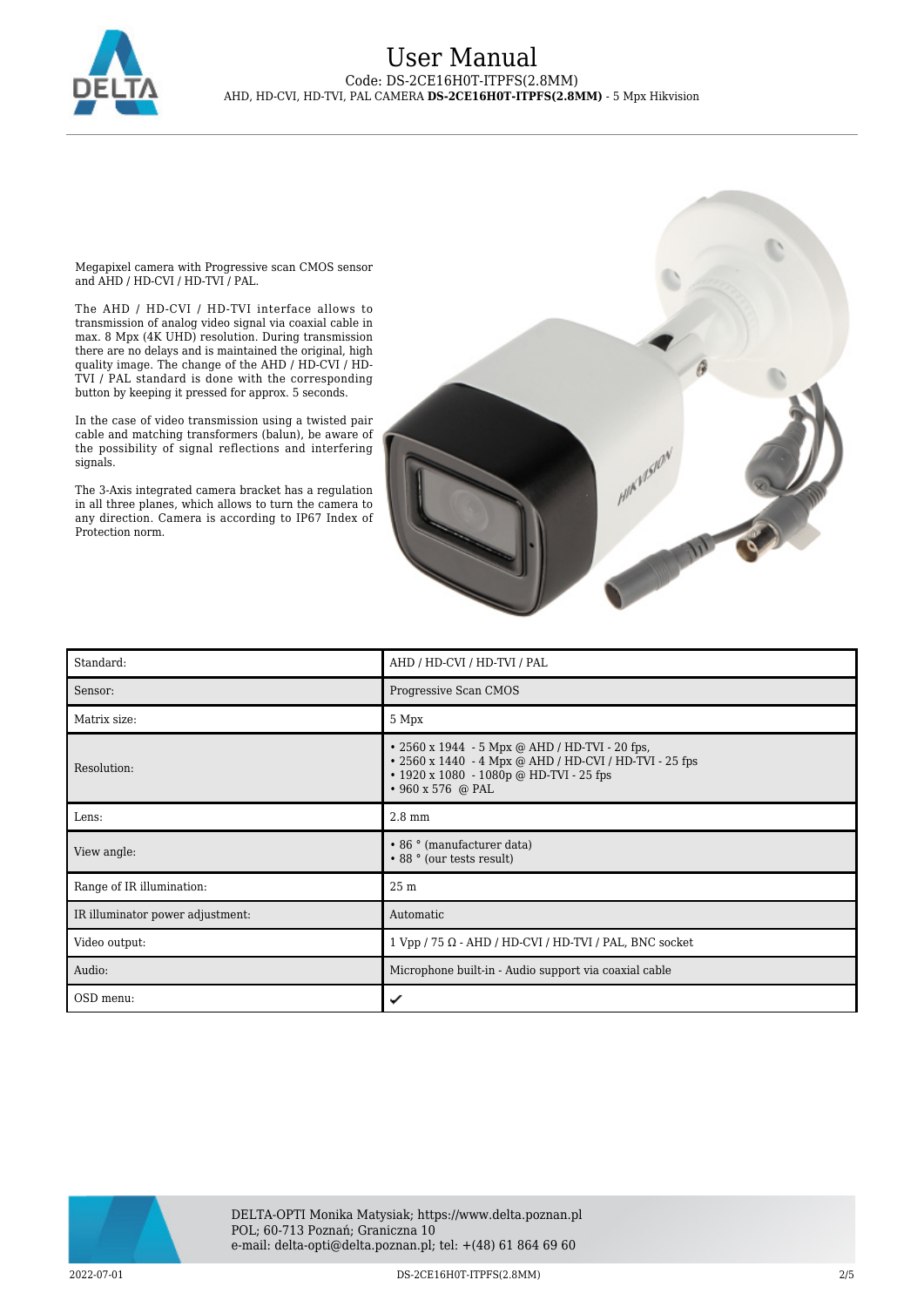

| Main features:         | • D-WDR - Wide Dynamic Range<br>• 2D-DNR - Digital Noise Reduction<br>• EXIR - high-efficiency infrared LEDs technology, which evenly covers the whole<br>plan of both central vantage points of the scene as well as the corners<br>• BLC - Back Light Compensation<br>• HLC - High Light Compensation (spot)<br>• ICR - Movable InfraRed filter<br>• AGC - Automatic Gain Control<br>• Auto White Balance<br>• Mirror - Mirror image<br>• Sharpness - sharper image outlines |
|------------------------|--------------------------------------------------------------------------------------------------------------------------------------------------------------------------------------------------------------------------------------------------------------------------------------------------------------------------------------------------------------------------------------------------------------------------------------------------------------------------------|
| Power supply:          | 12 V DC / 310 mA                                                                                                                                                                                                                                                                                                                                                                                                                                                               |
| Power consumption:     | $\leq$ 3.7 W                                                                                                                                                                                                                                                                                                                                                                                                                                                                   |
| Housing:               | Compact, Plastic                                                                                                                                                                                                                                                                                                                                                                                                                                                               |
| Color:                 | White $+$ Black                                                                                                                                                                                                                                                                                                                                                                                                                                                                |
| "Index of Protection": | IP <sub>67</sub>                                                                                                                                                                                                                                                                                                                                                                                                                                                               |
| Operation temp:        | $-40 °C$ 60 °C                                                                                                                                                                                                                                                                                                                                                                                                                                                                 |
| Weight:                | $0.17$ kg                                                                                                                                                                                                                                                                                                                                                                                                                                                                      |
| Dimensions:            | 154 x 58 x 61 mm                                                                                                                                                                                                                                                                                                                                                                                                                                                               |
| Supported languages:   | English                                                                                                                                                                                                                                                                                                                                                                                                                                                                        |
| Manufacturer / Brand:  | Hikvision                                                                                                                                                                                                                                                                                                                                                                                                                                                                      |
| SAP Code:              | 300511757                                                                                                                                                                                                                                                                                                                                                                                                                                                                      |
| Guarantee:             | 3 years                                                                                                                                                                                                                                                                                                                                                                                                                                                                        |



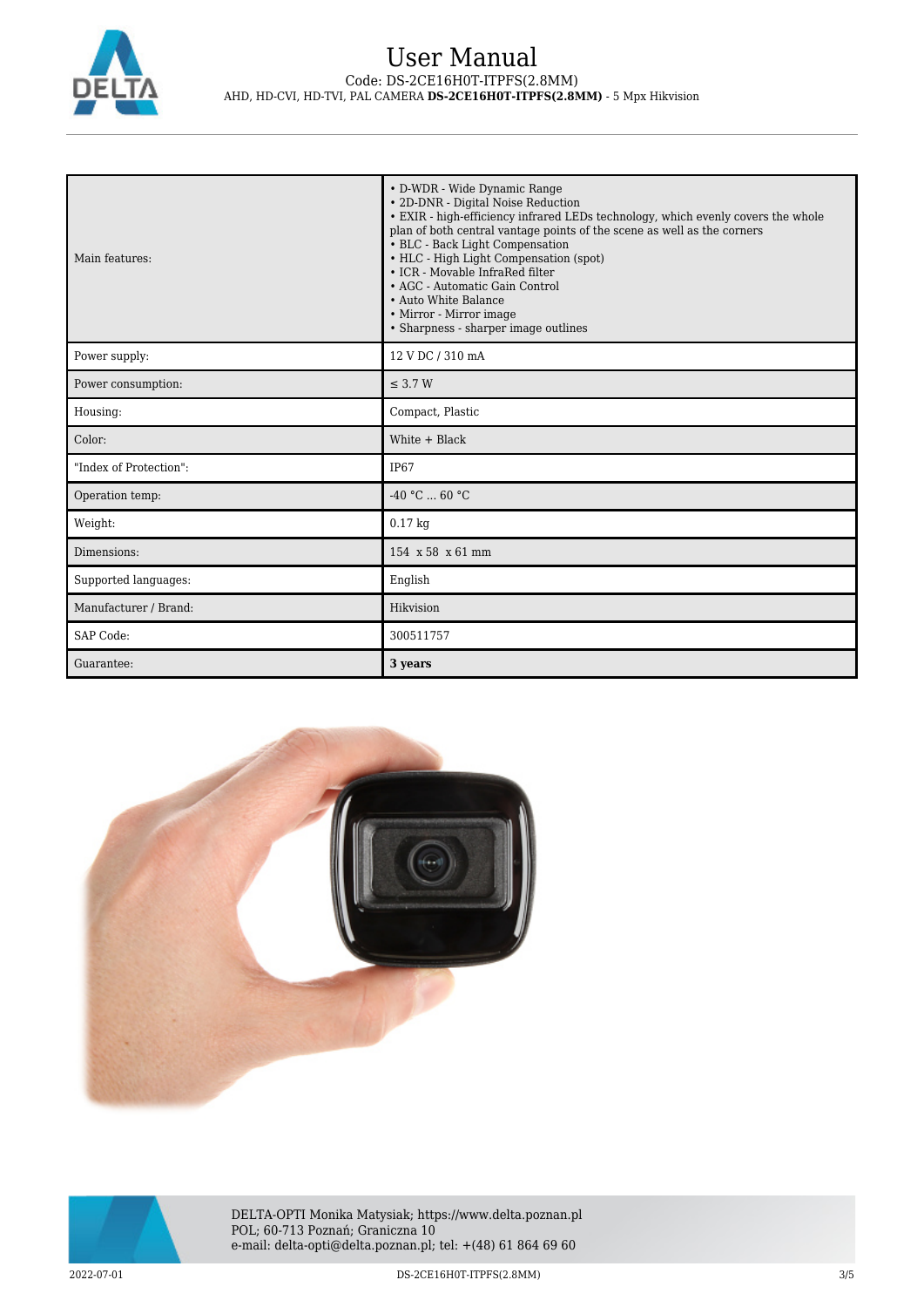

Side view:



Mounting side view:



The change of the AHD / HD-CVI / HD-TVI / PAL standard is done with the corresponding button by keeping it pressed for approx. 5 seconds: